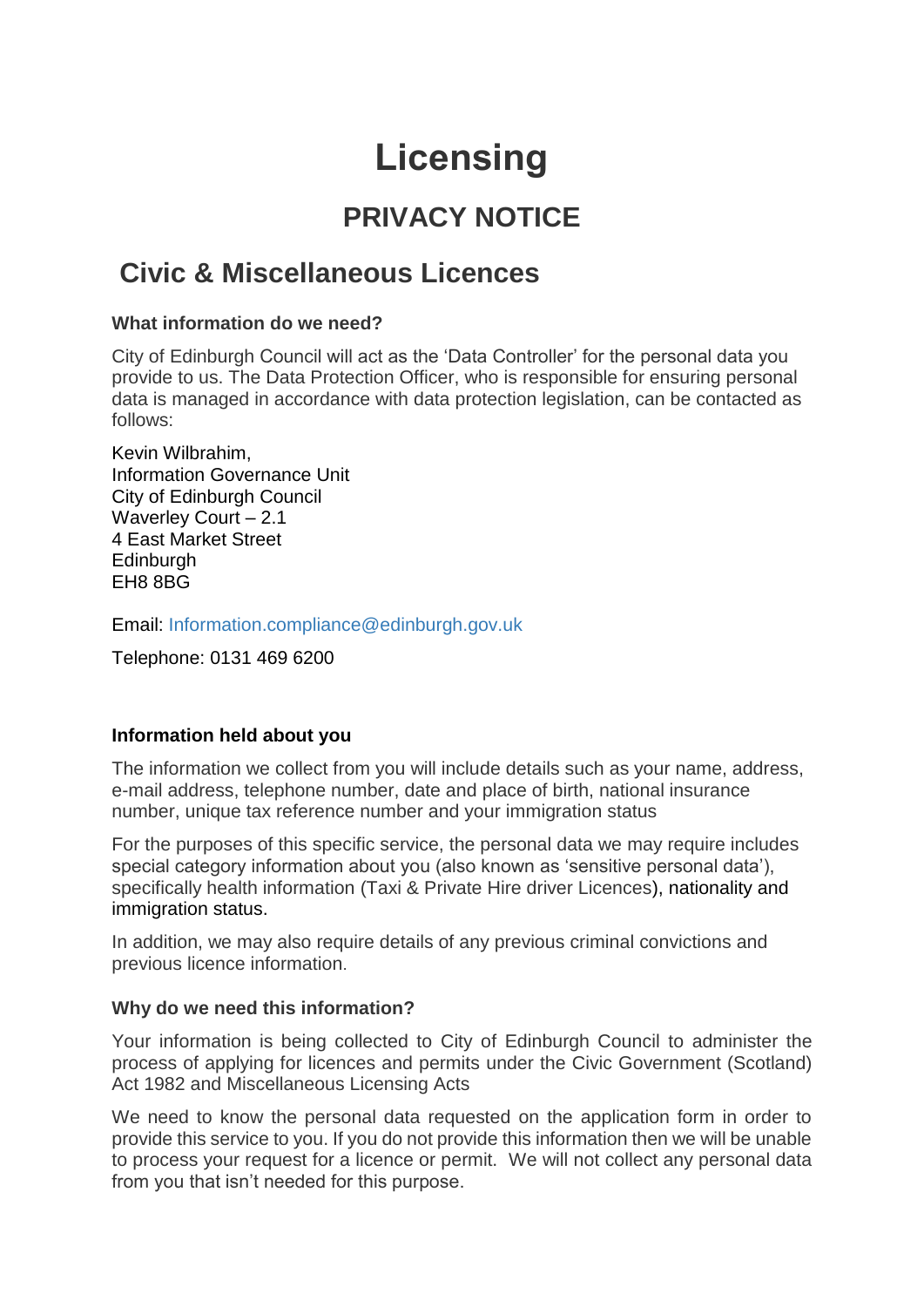The lawful basis for processing your information in these circumstances is:

- Compliance with legal obligation
- Performance of a task carried out in the public

City of Edinburgh Council is required to collect your information in order to carry out the function of providing licences in relation to the Civic Government (Scotland) Act 1982 and Miscellaneous Licensing Acts, which is a statutory function of a local authority.

Where we collect special category data (for taxi driver or private hire driver licence applications) this processing is necessary for reasons of substantial public interest and is authorised by Scottish or UK Law.

#### **What will we do with your information?**

We will use your information to process your application for a licence and issue documentation in accordance with the relevant provisions of the Civic Government (Scotland) Act 1982 and Miscellaneous Licensing Acts. Depending on the type of licence, this will involve sharing your information as shown in the table below.

| <b>Licence Type</b>           | <b>Information shared with</b>                                                                                                                                                                                                                  |
|-------------------------------|-------------------------------------------------------------------------------------------------------------------------------------------------------------------------------------------------------------------------------------------------|
| Animal Boarding               | Environmental Health & Police Scotland                                                                                                                                                                                                          |
| <b>Boat Hire</b>              | Police Scotland Forth Ports Authority, Licensing<br>Enforcement, Civic Licensing Standards Officers and<br>Building Standards (Public Safety),<br>Some information will also be shared with the Public<br>via the Licensing Register            |
| <b>Booking Office</b>         | Police Scotland, Building Standards (Public Safety),<br>Licensing Enforcement, Civic Licensing Standards<br>Officers and Scottish Fire and Rescue Service<br>Some information will also be shared with the Public<br>via the Licensing Register |
| Cinemas                       | Police Scotland, Building Standards (Public Safety),<br>Trading Standards, Environmental Health & Scottish<br><b>Fire and Rescue Service</b>                                                                                                    |
| Dangerous Wild Animals        | Police Scotland & Environmental Health                                                                                                                                                                                                          |
| Dog Breeding                  | Police Scotland & Environmental Health                                                                                                                                                                                                          |
| <b>Firework Dispensation</b>  | Police Scotland, Building Standards (Public Safety),<br>Environmental Health & Scottish Fire and Rescue<br>Service                                                                                                                              |
| Houses in Multiple Occupation | Police Scotland, Building Standards (Public Safety),<br>Licensing Enforcement and Scottish Fire and Rescue<br>Service<br>Some information will also be shared with the Public<br>via the Licensing Register                                     |
| Hypnotism                     | Police Scotland, Building Standards (Public Safety) &<br><b>Environmental Health</b>                                                                                                                                                            |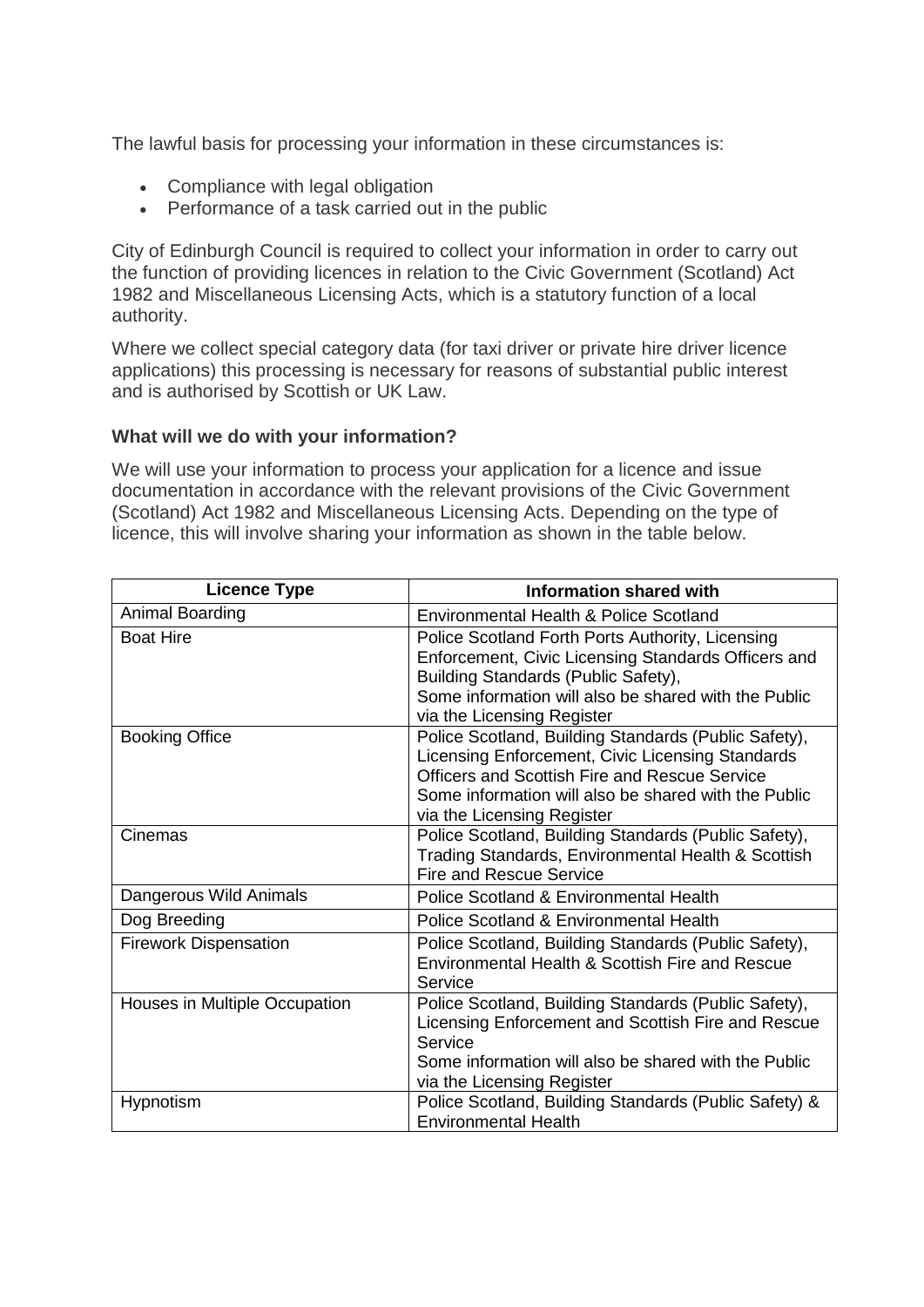| <b>Indoor Sports</b>                       | Police Scotland, Building Standards (Public Safety),<br>Environmental Health Licensing Enforcement, Civic |
|--------------------------------------------|-----------------------------------------------------------------------------------------------------------|
|                                            | Licensing Standards Officers & Scottish Fire and                                                          |
|                                            | <b>Rescue Service</b><br>Some information will also be shared with the Public                             |
|                                            | via the Licensing Register                                                                                |
| <b>Knife Dealers</b>                       | Police Scotland, Building Standards (Public Safety),                                                      |
|                                            | Licensing Enforcement, Civic Licensing Standards                                                          |
|                                            | <b>Officers &amp; Scottish Fire and Rescue Service</b>                                                    |
|                                            | Some information will also be shared with the Public                                                      |
|                                            | via the Licensing Register                                                                                |
| Late Hours Catering                        | Police Scotland, Licensing Enforcement, Civic                                                             |
|                                            | Licensing Standards Officers, Environmental Health &                                                      |
|                                            | <b>Scottish Fire and Rescue Service</b><br>Some information will also be shared with the Public           |
|                                            | via the Licensing Register                                                                                |
| <b>Market Operators</b>                    | Police Scotland, Building Standards (Public Safety),                                                      |
|                                            | Licensing Enforcement, Civic Licensing Standards                                                          |
|                                            | Officers, Road Services, Environmental Health &                                                           |
|                                            | <b>Scottish Fire and Rescue Service</b>                                                                   |
|                                            | Some information will also be shared with the Public                                                      |
|                                            | via the Licensing Register                                                                                |
| <b>Metal Dealers</b>                       | Police Scotland, Trading Standards, Licensing                                                             |
|                                            | Enforcement, Civic Licensing Standards Officers &                                                         |
|                                            | <b>Scottish Fire and Rescue Service</b>                                                                   |
|                                            | Some information will also be shared with the Public                                                      |
|                                            | via the Licensing Register                                                                                |
| <b>Performing Animals</b>                  | Police Scotland, Building Standards (Public Safety) &<br><b>Environmental Health</b>                      |
| Pet Shops                                  | Police Scotland & Environmental Health                                                                    |
| <b>Private Hire Operator</b>               | Police Scotland & The Councils Taxi Examination                                                           |
|                                            | Centre                                                                                                    |
|                                            | Some information will also be shared with the Public                                                      |
|                                            | via the Licensing Register                                                                                |
| Private Hire Car Driver                    | Police Scotland. The Councils Medical Assessors                                                           |
|                                            | Some information will also be shared with the Public                                                      |
|                                            | via the Licensing Register                                                                                |
| <b>Public Charitable Collection Permit</b> | <b>Police Scotland</b>                                                                                    |
| <b>Public Entertainment</b>                | Police Scotland, Building Standards (Public Safety),                                                      |
|                                            | Licensing Enforcement, Civic Licensing Standards                                                          |
|                                            | Officers, Environmental Health, Road Services, Health                                                     |
|                                            | and Safety Executive & Scottish Fire and Rescue                                                           |
|                                            | Service<br>Some information will also be shared with the Public                                           |
|                                            | via the Licensing Register                                                                                |
| <b>Riding Establishments</b>               | Police Scotland & Environmental Health                                                                    |
| <b>Second Hand Dealers</b>                 | Police Scotland, Trading Standards, Licensing                                                             |
|                                            | Enforcement, Civic Licensing Standards Officers &                                                         |
|                                            | <b>Scottish Fire and Rescue Service</b>                                                                   |
|                                            | Some information will also be shared with the Public                                                      |
|                                            | via the Licensing Register                                                                                |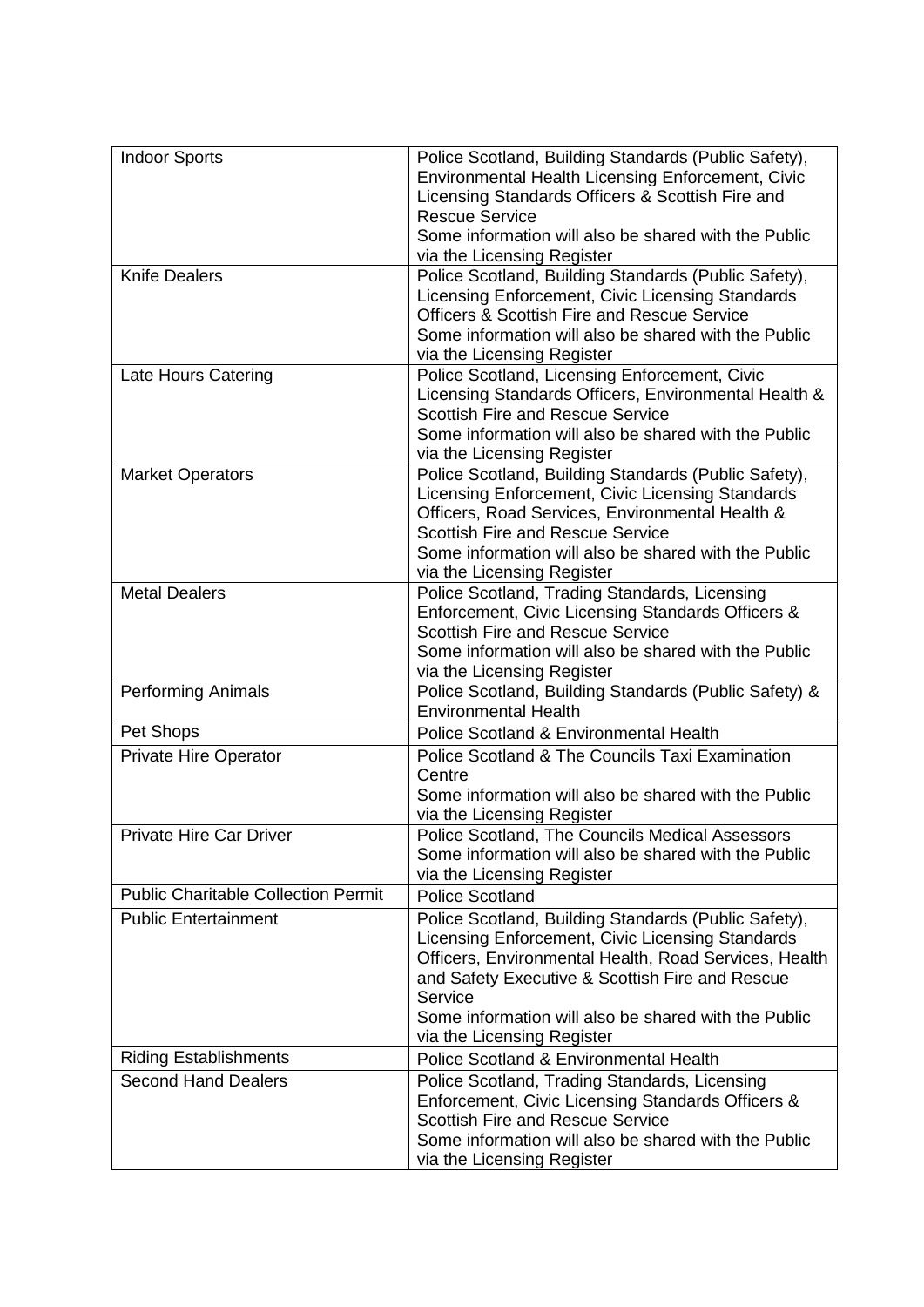| Sex Shop                    | Police Scotland, Building Standards (Public Safety),<br>Environmental Health, Trading Standards, Licensing<br>Enforcement, Civic Licensing Standards Officers &<br><b>Scottish Fire and Rescue Service</b><br>Some information will also be shared with the Public<br>via the Licensing Register |
|-----------------------------|--------------------------------------------------------------------------------------------------------------------------------------------------------------------------------------------------------------------------------------------------------------------------------------------------|
| Skin Piercing and Tattooing | Police Scotland, Building Standards (Public Safety),<br>Licensing Enforcement, Civic Licensing Standards<br>Officers, Environmental Health & Scottish Fire and<br><b>Rescue Service</b><br>Some information will also be shared with the Public<br>via the Licensing Register                    |
| <b>Street Traders</b>       | Police Scotland, Building Standards (Public Safety),<br>Licensing Enforcement, Civic Licensing Standards<br>Officers, Road Services & Environmental Health<br>Some information will also be shared with the Public<br>via the Licensing Register                                                 |
| <b>Taxi Driver</b>          | Police Scotland & The Councils Medical Assessors<br>Some information will also be shared with the Public<br>via the Licensing Register                                                                                                                                                           |
| <b>Taxi Operator</b>        | Police Scotland & The Councils Taxi Examination<br>Centre<br>Some information will also be shared with the Public<br>via the Licensing Register                                                                                                                                                  |
| Theatre                     | Police Scotland, Building Standards (Public Safety),<br>Environmental Health Road Services & Scottish Fire<br>and Rescue Service                                                                                                                                                                 |
| <b>Venison Dealer</b>       | Police Scotland & Environmental Health                                                                                                                                                                                                                                                           |

Notices of applications may be provided to the relevant Community Council, Library and relevant Ward Councilors, and will include basic information about the applicant and some detail about the application (i.e. location(s) for a street trader licence). Notices provided to Libraries are open to public inspection. No special category data is included in the notice.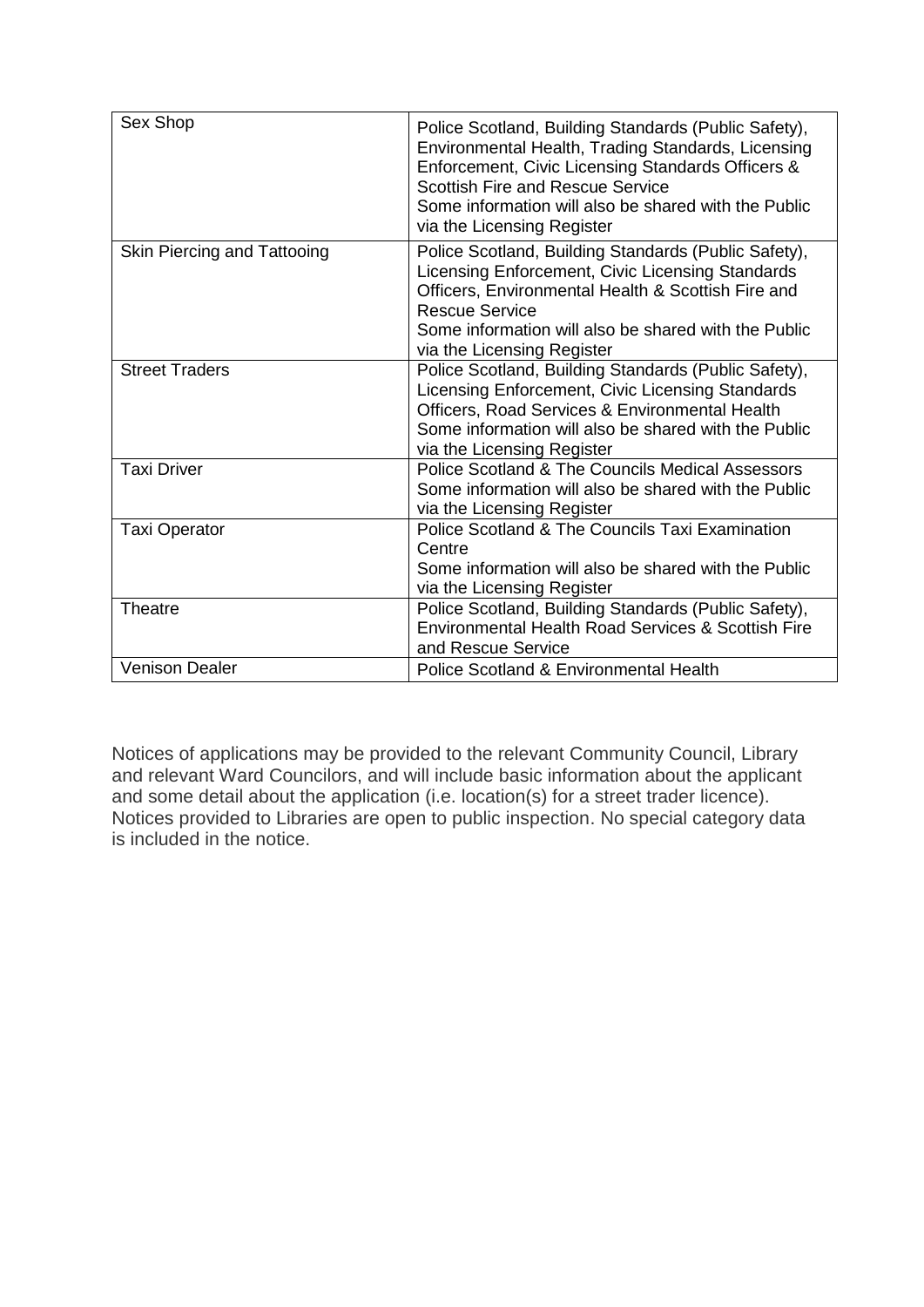Applications where valid objections or representations are made will be considered at meetings of the Licensing sub committee, which are open to the public. We are also required to publish information in licensing registers, which will include your name, type of licence, vehicle registration number (for Taxi and PHC vehicles), decision, licence start and end dates.

When you do not provide information directly to us, we may receive it from other relevant organisations including other Council services, other Local Authorities or Police Scotland.

You should also be aware that your data will be stored on servers located within the United Kingdom. We will take all reasonable steps to ensure that your data is kept secure and more information on how we do this can be provided by contacting the Data Protection Officer.

#### **How long will we keep your information?**

We will keep your information for the length of time specified within our document retention schedules, and after this period it will be destroyed under secure arrangements. All documentation relating to licences under the Civic Government (Scotland) Act 1982 will be kept for a maximum of 2 years from the date the licence expires. More information on our retention policy and procedure can be obtained from the Data Protection Officer if required.

#### **Automated Decision Making**

No automated decision making will take place.

#### **Your Rights**

When you provide information to the Council, you will have the following rights:

- to lodge a complaint with the Information Commissioner's Office see below for details
- to request access to your personal data please contact the Data Protection Officer if you wish to submit a request.
- to request rectification or erasure of your personal data, as far as the legislation permits – please contact the Data Protection Officer and provide details of what data you wish to be rectified or erased.

As the Council does not rely on your consent to provide the lawful condition of processing your data in your licence application, you do not have the right to withdraw your consent to our processing of your application or to ask us to transfer your data to another data controller

You can find out more about your rights in relation to data protection here: [www.edinburgh.gov.uk/dataprotection](http://www.edinburgh.gov.uk/dataprotection) or from the Data Protection Officer by telephone or in writing, as detailed above.